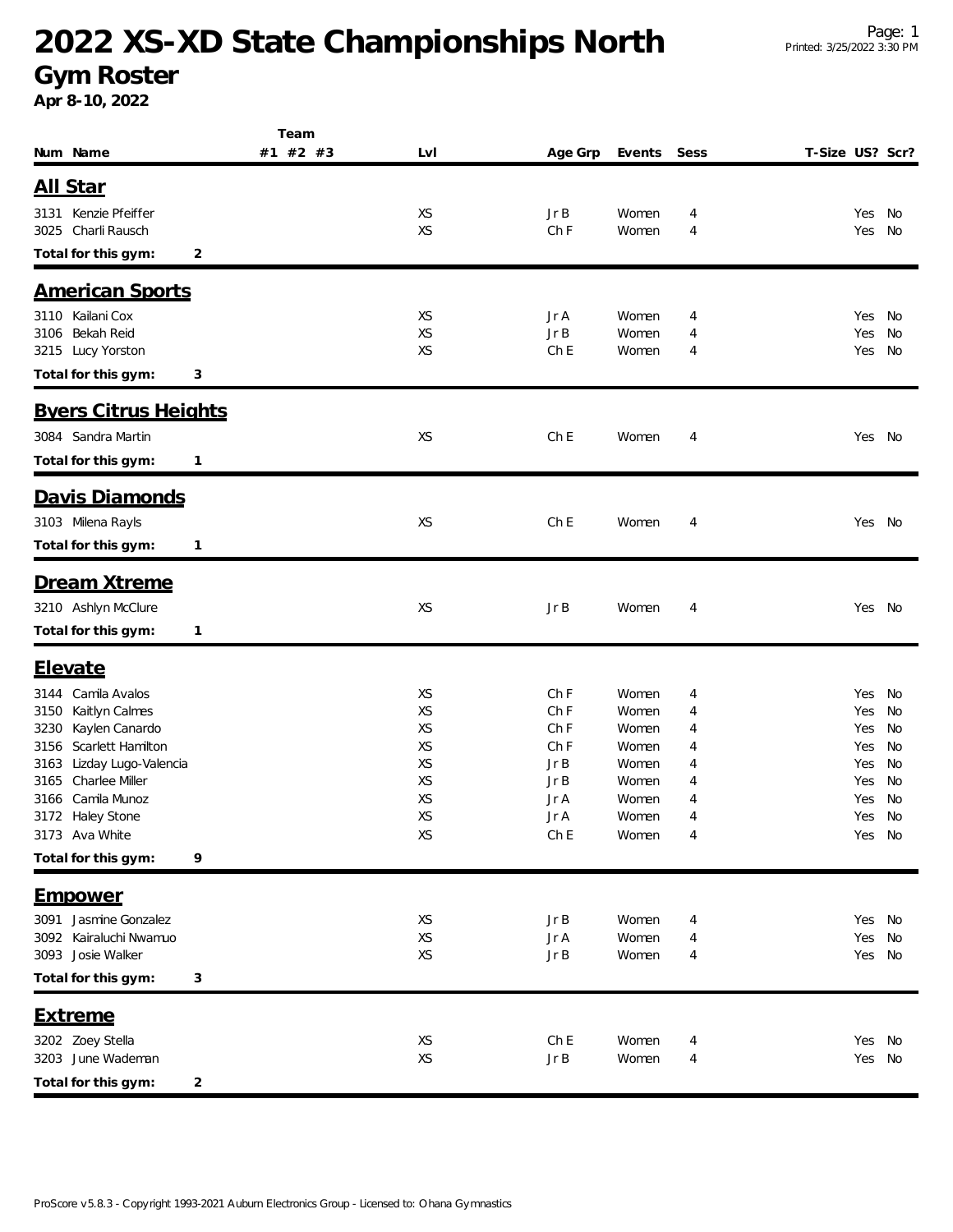# **2022 XS-XD State Championships North**

**Gym Roster**

**Apr 8-10, 2022**

|                                         | Team     |           |                 |                |        |                 |            |          |
|-----------------------------------------|----------|-----------|-----------------|----------------|--------|-----------------|------------|----------|
| Num Name                                | #1 #2 #3 | LvI       | Age Grp         | Events         | Sess   | T-Size US? Scr? |            |          |
| $F$ lip $2$ It                          |          |           |                 |                |        |                 |            |          |
|                                         |          |           |                 |                |        |                 |            |          |
| 3069 Myla Moore<br>3070 Kaia Nguyen     |          | XS<br>XS  | Jr A<br>Jr A    | Women<br>Women | 4<br>4 |                 | Yes<br>Yes | No<br>No |
|                                         |          |           |                 |                |        |                 |            |          |
| Total for this gym:<br>2                |          |           |                 |                |        |                 |            |          |
| Four Stars                              |          |           |                 |                |        |                 |            |          |
| 3220 Reagan Langley                     |          | XS        | Ch F            | Women          | 4      |                 | Yes        | No       |
| <b>Billie Lockett</b><br>3221           |          | XS        | Ch <sub>E</sub> | Women          | 4      |                 | Yes        | No       |
| Mercedes Marquez<br>3222                |          | <b>XS</b> | Ch F            | Women          | 4      |                 | Yes        | No       |
| Amerika Parache<br>3224                 |          | XS        | Ch F            | Women          | 4      |                 | Yes        | No       |
| Total for this gym:<br>4                |          |           |                 |                |        |                 |            |          |
| Golden Bear                             |          |           |                 |                |        |                 |            |          |
|                                         |          |           |                 |                |        |                 |            |          |
| 3002 Ryan Bissell                       |          | XS        | Ch E            | Women          | 4      |                 | Yes        | No       |
| Total for this gym:<br>1                |          |           |                 |                |        |                 |            |          |
| Gymnastics Zone                         |          |           |                 |                |        |                 |            |          |
| 3046 Lilly Dudley                       |          | XS        | Ch E            | Women          | 4      |                 | Yes        | No       |
| 3052 Ashley Wallace                     |          | XS        | Ch F            | Women          | 4      |                 | Yes        | No       |
| Total for this gym:<br>2                |          |           |                 |                |        |                 |            |          |
|                                         |          |           |                 |                |        |                 |            |          |
| <u>iGYM</u>                             |          |           |                 |                |        |                 |            |          |
| 3236 Ryah Kellogg                       |          | XS        | Jr A            | Women          | 4      |                 | Yes        | No       |
| 3237 Jacquelyn Manning                  |          | XS        | Ch E            | Women          | 4      |                 | Yes        | No       |
| Total for this gym:<br>2                |          |           |                 |                |        |                 |            |          |
| <u>Impact</u>                           |          |           |                 |                |        |                 |            |          |
| 3119 Jenna Bergen                       |          | XS        | Jr A            | Women          | 4      |                 | Yes        | No       |
| Kaylee Oltmanns<br>3124                 |          | XS        | Ch F            | Women          | 4      |                 | Yes        | No       |
| 3125 Natalie Solari                     |          | XS        | Jr A            | Women          | 4      |                 | Yes        | No       |
| Total for this gym:<br>3                |          |           |                 |                |        |                 |            |          |
| <b>International</b>                    |          |           |                 |                |        |                 |            |          |
|                                         |          |           |                 |                |        |                 |            |          |
| 3226 Abi Houston                        |          | XS        | Jr A            | Women          | 4      |                 | Yes No     |          |
| 3227 Alyssa Reynon<br>3229 Jireh Temple |          | XS<br>XS  | Jr B<br>Jr B    | Women<br>Women | 4<br>4 |                 | Yes<br>Yes | No<br>No |
|                                         |          |           |                 |                |        |                 |            |          |
| Total for this gym:<br>3                |          |           |                 |                |        |                 |            |          |
| <b>Inversion</b>                        |          |           |                 |                |        |                 |            |          |
| 3179 Juliana Eide                       |          | XS        | Jr A            | Women          | 4      |                 | Yes        | No       |
| Kaya Ferry<br>3180                      |          | XS        | Jr A            | Women          | 4      |                 | Yes        | No       |
| Brynn Malone<br>3185                    |          | XS        | Ch E            | Women          | 4      |                 | Yes        | No       |
| Mackenzie Miller<br>3187                |          | XS        | Ch F            | Women          | 4      |                 | Yes        | No       |
| Quina Schultz Quincy<br>3190            |          | XS        | JrB             | Women          | 4      |                 | Yes        | No       |
| Mehana Tomolillo<br>3191                |          | XS        | Jr A            | Women          | 4      |                 | Yes        | No       |
| Total for this gym:<br>6                |          |           |                 |                |        |                 |            |          |